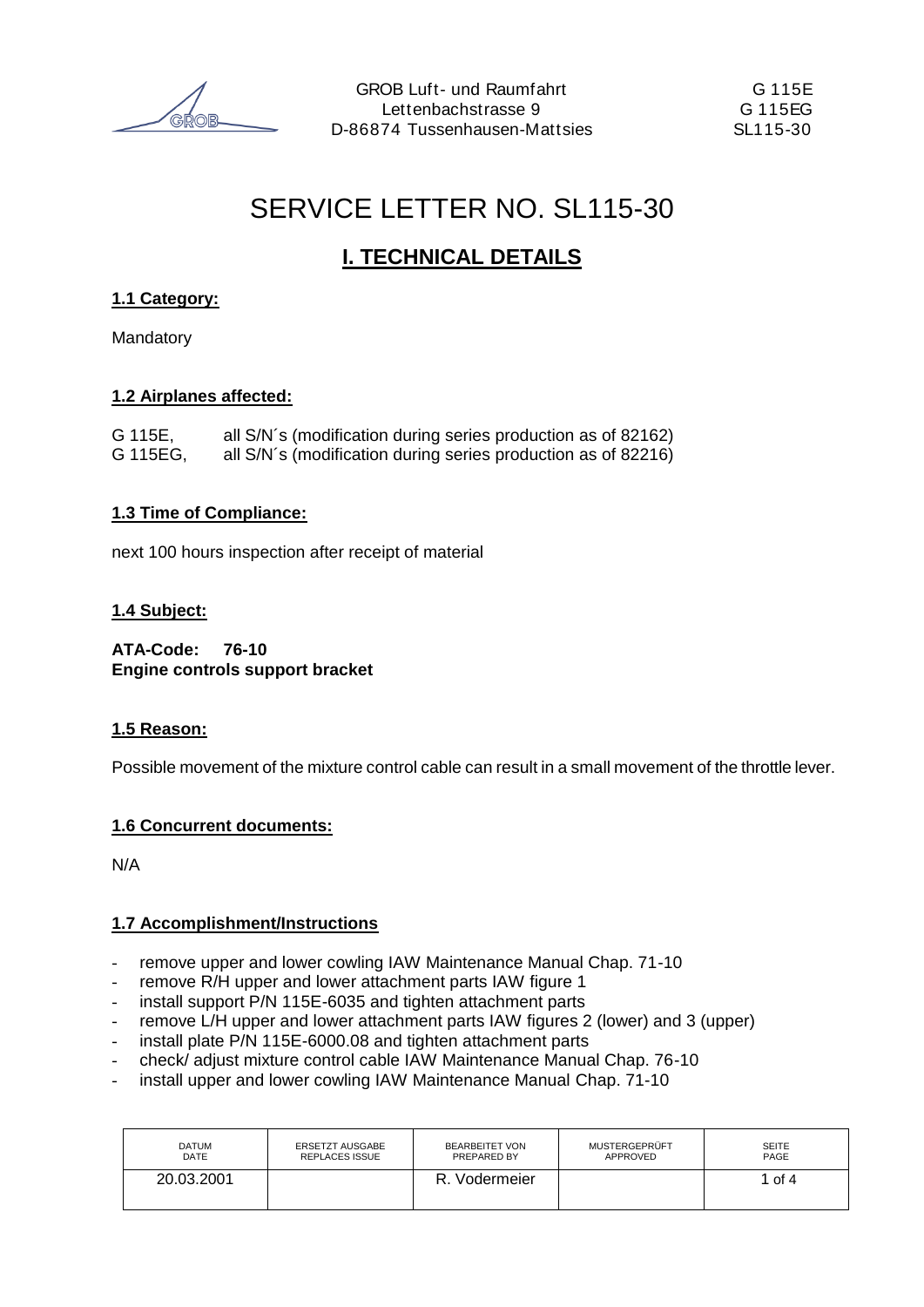GROB

Õ

GROB Luft- und Raumfahrt G 115E Lettenbachstrasse 9 G 115EG D-86874 Tussenhausen-Mattsies



**plate 115E-6000.08**

**Figure 2**

| DATUM       | ERSETZT AUSGABE       | <b>BEARBEITET VON</b> | MUSTERGEPRÜFT | <b>SEITE</b> |
|-------------|-----------------------|-----------------------|---------------|--------------|
| <b>DATE</b> | <b>REPLACES ISSUE</b> | PREPARED BY           | APPROVED      | PAGE         |
| 20.03.2001  |                       | Vodermeier            |               | $2$ of 4     |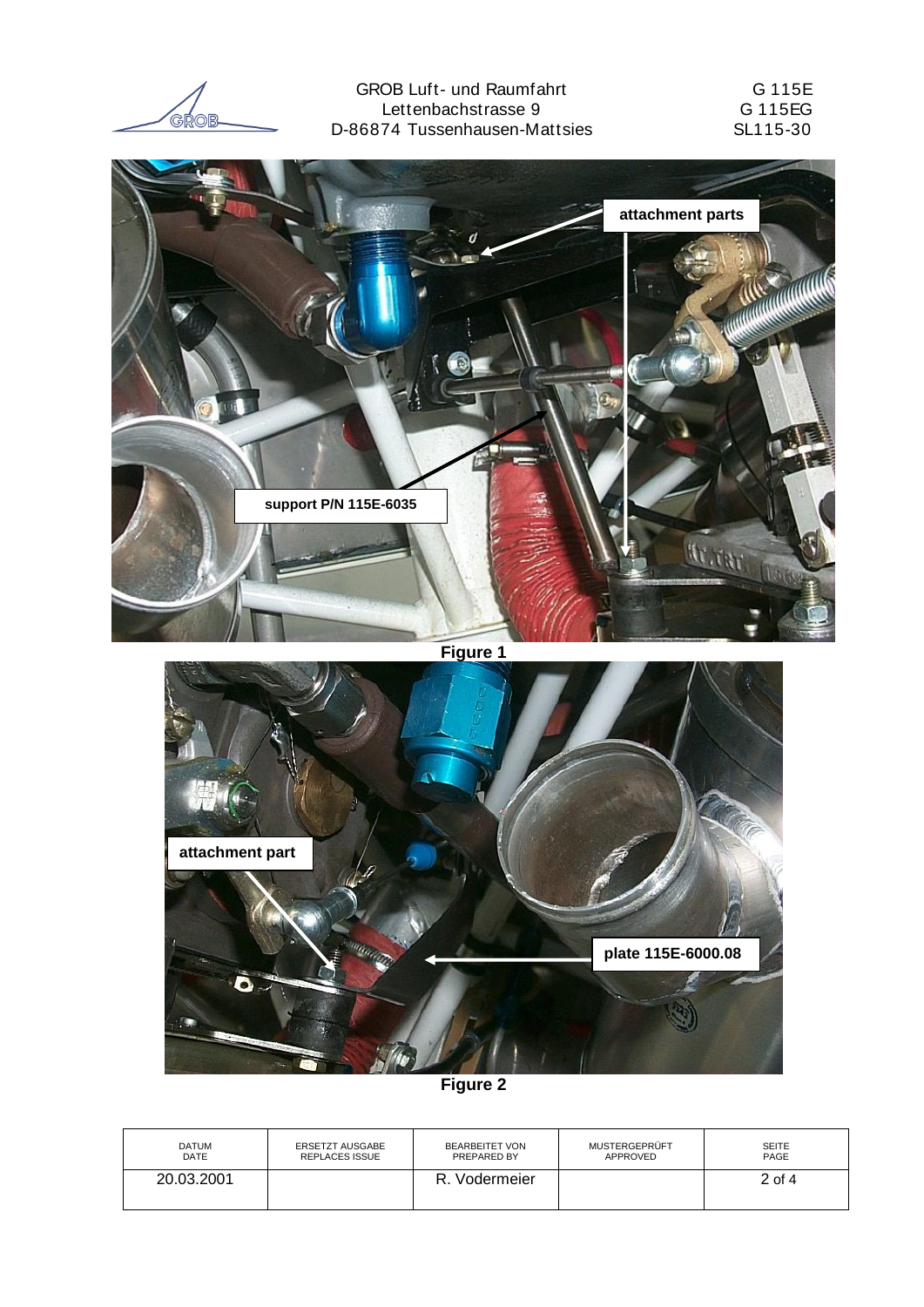GROB

GROB Luft- und Raumfahrt GROB Luft- und Raumfahrt G 115E G Lettenbachstrasse 9<br>
74 Tussenhausen-Mattsies<br>
74 Tussenhausen-Mattsies<br>
GL115-30 D-86874 Tussenhausen-Mattsies



**Figure 3**

## **1.8 Repetative Actions**

N/A

## **1.9 Mass (Weight) and CG:**

negligible

## **II. PLANNING INFORMATION**

## **2.1 Material & Availability:**

Material required per  $\Delta/\Gamma$ :

| Material regulied per A/C. |             |  |  |  |
|----------------------------|-------------|--|--|--|
| P/N                        | <b>Name</b> |  |  |  |
| 115E-6035                  | Support     |  |  |  |
| 115E-6000.08               | Plate       |  |  |  |

| <b>DATUM</b> | <b>ERSETZT AUSGABE</b> | BEARBEITET VON | <b>MUSTERGEPRÜFT</b> | <b>SEITE</b> |
|--------------|------------------------|----------------|----------------------|--------------|
| DATE         | <b>REPLACES ISSUE</b>  | PREPARED BY    | APPROVED             | PAGE         |
| 20.03.2001   |                        | Vodermeier     |                      | 3 of 4       |